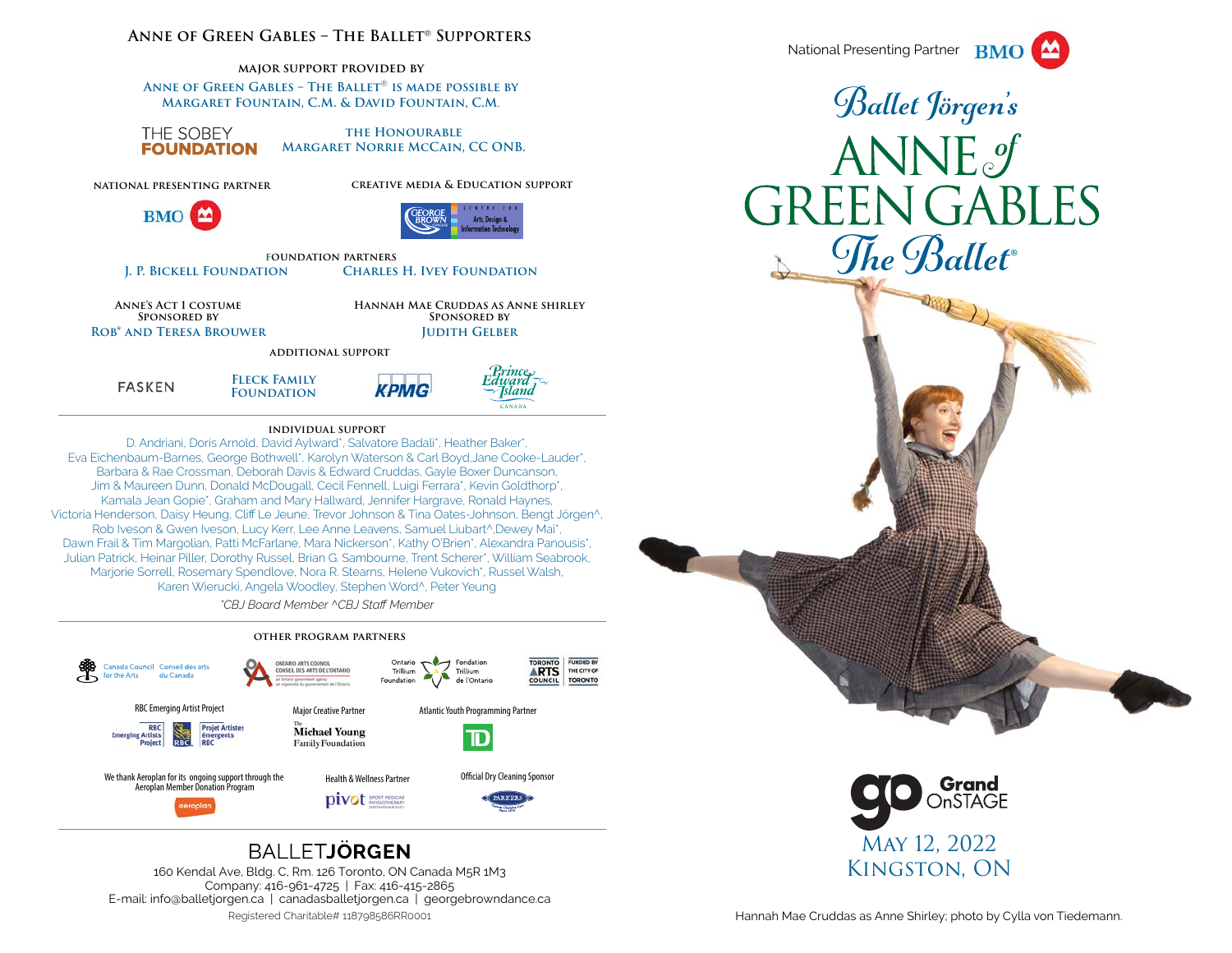# **Message from the Artistic Director**



Thank you for joining us for the return of Anne of Green Gables – The Ballet®!

As a company dedicated to telling Canadian stories we are immensely proud to bring this most Canadian of all stories to life as a full-length ballet. We are particularly pleased to share young Anne Shirley from Canada beyond our borders and into communities across the United States.

The ballet is based on Anne of Green Gables –The Musical®

composed by Norman Campbell and is made possible through a partnership with Avonlea Productions Ltd. and Erinsharn Productions Ltd.

I want to acknowledge the critical support of the Heirs of the author for the story, Lucy Maud Montgomery, for helping steward this project to fruition.

Anne of Green Gables - The Ballet® is made possible by Margaret Fountain, C.M and David Fountain C.M. with additional major support from The Sobey Foundation and the Honourable Margaret Norrie McCain, CC ONB. Creative media support is provided by the George Brown College Centre for Arts, Design and Information. I want to extend a heartfelt thank you to the many other individuals, foundations and corporations who have made it possible for Anne Shirley and the community of Avonlea to dance onto the stage for us.

I also want to acknowledge the incredible dedication of our artistic, technical, administrative and volunteer leadership team that have made this tour possible. My synopsis co-creators, Stage Director Heinar Pillar and Set & Costume Designer Sue LePage, have been instrumental in shaping the ballet. Equally important, the beautiful orchestration by Alexander Levkovich has been an inspiration to work with. Of course, in the end it is all about the dancers — I am beholden to our professional members, Junior Company members, George Brown Dance graduates and young dance students who have helped created all of the parts in the ballet. Their energy, enthusiasm, suggestions, ideas and support are on display for you today.

Enjoy the performance!

Bengt Jörgen, C.M.

#### Ballet Jörgen Co-Founders Susan Bodie & Bengt Jörgen, C.M.

### Ballet Jörgen Artistic Sta ff

Artistic Director & CEOBengt Jörgen, C.M. Ballet Master Hiroto Saito

Company Dancers Hannah Mae Cruddas˘, Daniel Da Silva, Adam Davidson~˘, Akari Fujiwara˘, Lydia-Laure Germain~, Omar Hernández, Adrián Ramírez Juárez˘, Momoka Matsui˘, Callum McGregor˘, Leandro Prado, Hiroto Saito, Márcio Teixeira˘, Ana Zamora, Esther Zignaigo

Apprentices Sakura Kawamura

Junior Company Member Rachel Gibbs, Naomi Kawamura, Muriel Ventura Pontin, Jessica Stead, Ayana Takahira

Mentorship Students Estelle Tang~, Valentina Polanco~, Taisiia Zamula~ Principal Character Artist Clea Iveson Principal Ballet Coach Svea Eklof Resident Choreographer Hanna Kiel Resident Stage Director Heinar Pillar Artistic Working Group Daniel Da Silva & Hiroto Saito

˘Past RBC Foundation Apprentice Dancer ~George Brown Dance Graduate

## Ballet Jörgen Sta ff

General Manager Stephen Word Education Manager Clea Iveson Production Manager Cindy Smith Director of Touring Cameron Smillie George Brown Dance, Program Manager Derek Sangster Business Services Manager Aleksandra Maslennikova



Marketing Manager Dana Ginsberg Community Programs Lead Elise Tigges Dance Program Coordinator Kia Kotsanis Marketing Coordinator Andrea page Program Operations Coordinator Chris Panetta Education Coordinator Nadia Spaziani Education Database CoordinatorNina Milanovski Canadian Statistics CoordinatorMeg Follett Bookkeeper Irene Lockrey

## Board of Directors

Chair Rob D. BrouwerCo-Chair and Chair of Equity Diversity & Inclusion Committee Jane Cooke-Lauder

Past Chair of the Board and Current Chair of Atlantic CouncilMara L. Nickerson

Chair, Finance & Audit Committee Heather Baker

Directors Giulia Ahmadi, Anique Asher, Salvatore Badali, CeCe Baptiste, Megan Boyle, Karen Carter, Luigi Ferrara, Kevin Goldthorp, Kamala Jean Gopie, Dewey Mai, Kathy O'Brien, Trent Scherer

Director in Training Geneva Calder

Special Advisor to the Artistic Director & CEO Alden Hadwen

Atlantic Council Janice Flemming, Leila Kovacevic, Mara L. Nickerson, candice prior, Diana Rutherford

Honorary Trustees David Aylward, Steven Carter, Richard W. Dodds, William B. Harris, Buchanan Henderson, Corey Keeble, Mara L. Nickerson



**This is Ballet: Dancing Anne of Green Gables Now streaming worldwide on Plex & Tubi in Canada, US, Australia and New Zealand & Amazon Prime Video in the US.**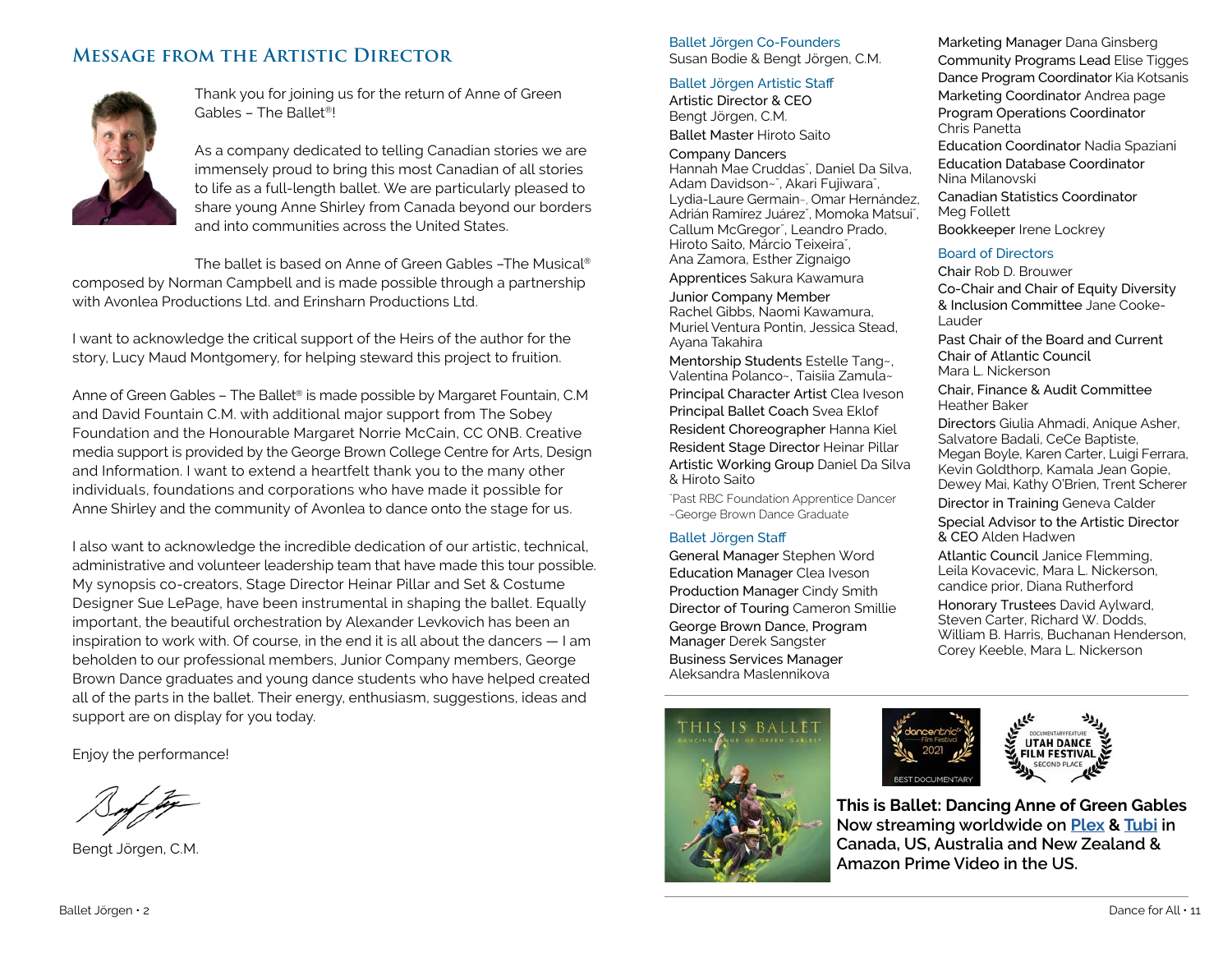#### Production Credits

Original Choreography by Bengt Jörgen, C.M. Musical Credits Based on Anne of Green Gables –The Musical™

Music composed by Norman Campbell

Ballet Score Arranged by Alexander Levkovich

Set, Prop & Costume Design Sue LePage

Lighting Design Rebecca Picherack Associate Lighting Design Kaileigh Krysztofiak

Stage Direction Heinar Piller

Ballet Synopsis Adapted by Bengt Jörgen, C.M., Sue LePage & Heinar Piller

Youth Roles Development Clea Iveson

Scenic Carpentry Hamilton Scenic

Specialty Properties The Paragon Innovation Group

Costume Coordinator Katrina Fletcher

Cutters Anne Armit, Brenda Clark, Kim Crossley

Costume Construction Monica Berg, Moira Clark, Debbie Kschesinski, Deborah S. Lount, Susan Dicks and Company, Emma Pawluk, Nancy Turner & Christine Yundt

Tutu Bases Noel DeLeon

Millinery Monica Viani

Custom Millinery Assisted by Shona Humphrey, Cindy Brown, Victoria Bruer & Karen Merriam

Wig Builder/Coordinator Jacqueline Robertson Cull

Dyer Jean Rumney

Clog Shoes Sole Survivor

Artistic Assistant Natayu Mildenberger

### Scottish Dance Consultant Wendy Pickles Technical Director Jillian Wardell Lighting Director Madhu Seran Stage Manager Dominique Tersigni Wardrobe Supervisor Samantha Baljet Creative Assistant Clea Iveson2019 Summer Dance Academy Ballet Creation:

#### Junior Company

Chloe Bruce, Chloe Choroszewski, Hannah Drover, Kendra Haskett, Ailysh Healy, Chai-Yu Hsu, Mai Ito, Akane Kogure, Laura Louise Lynch, Emily Murray, Mika Omori, Mayu Sakurai, Ain Tominaga, Saki Tsuruta, Felicia Wu

#### Summer Intensive IV

 Ainsley Boyd, Emma Bradford-Wilson, Sydney Dowden, Lydia-Laure Germain, Demetria Havaris, Ella Hoogewerf, Chloe Kikstra,Caitlin Luening, Madeleine Pettit, Vicka Pluzhnikova, Emma Purdy, Katherine Robidoux, Deanna Salgado, Emily Schellenberg, Alyssa Scocco, Aoi Shibata, Mackenzie Voth, Christina Zoratto

#### Summer Intensive II

 Angie Di Iorio, Alyne Hayrabedian, Jillian Kho, Gwyneth Oliver

#### Summer Intensive I

Viggo Batabyal-Miller, Grace Bullock, Lily Coulter, Marley Holness, Oceana Kanaris, Liam Kennedy, Mia Pitt, Lauren Trinh, Aaliyah Buckley-Williams, Laila Dottin, Christina Lambropoulos, Lila Page

Additional Youth Dancers: Paige Amiro, Mira Baergen, Owen Brown, Hailey Crawford, Julia Gravina, Grace Kuster, Claire Miron, Kiri Wilkie

*ANNE OF GREEN GABLES – THE BALLET and other indicia of ANNE are trademarks and Canadian official marks of the Anne of Green Gables Licensing Authority Inc., Charlottetown, Prince Edward Island, used under licence by Canada's Ballet Jörgen.*

# **Ballet Jörgen Extends Special Thanks**

George Brown College Fashion Department



Scott Fraser RPT, Certified Sports Physiotherapist Clinic Owner, K-town Physiotherapy

Shaw Festival

All of our volunteers that made this production possible

# **Welcome message from Grand OnStage**

 On behalf of the City of Kingston's Grand OnStage program we proudly welcome the return of Ballet Jörgen to the Kingston Grand Theatre. As a highlight of the 2022 Grand OnStage Mini-Season dance program, Anne of Green Gables – The Ballet®, is an evocative and colourful production that is sure to delight and inspire Lucy Maud Montgomery fans of all ages. Thank you to Bengt Jörgen for bringing this classic novel to life through dance, and to our dance patrons, thank you for your ongoing support of the Grand OnStage program.

Jayson DugganPerforming Arts Manager, Arts and Culture Services

# **About Ballet Jörgen**

Ballet Jörgen is a national organization that is focused on underserved communities and demographics. Ballet Jörgen enriches lives by bringing professional ballet to communities large and small, urban and rural across Canada and is the only dance company to deliver annual programming in all ten provinces. Known for the warmth and beauty of its productions, Ballet Jörgen offers a range of in person and virtual performances, dance classes and community engagement events involving over 65,000 participants annually.

Momoka Matsui; photo Kristie Jones.

Control Books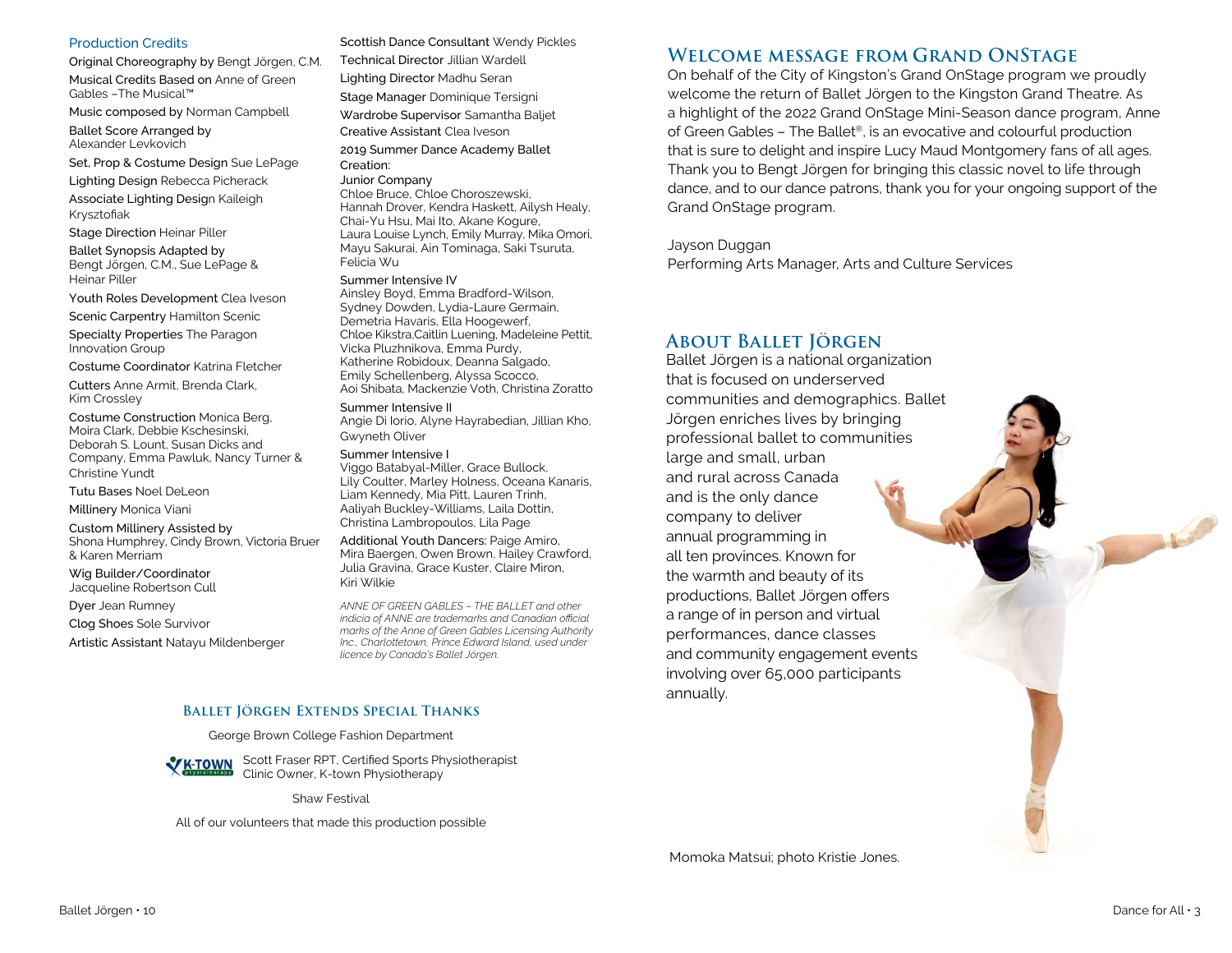# **Meet Your Dancers**



Hannah Mae Cruddas Dartmouth, Nova Scotia Company Member  $\sin 2012$ 



Akari Fujiwara Aichi, Japan Company Member since 2017



Adrián Ramírez Juárez Mexico City, Mexico Company Member since 2014



Leandro Prado Altamira, Pará, Brazil Company Member since 2016



Daniel Da Silva São Paulo, Brazil Company Member since 2009

Lydia-Laure Germain Montréal, QC Company Member  $\frac{1}{2}$ since 2022

Momoka Matsui Fukuoka, Japan Company Member since 2015

Hiroto Saito Kobe, Japan Company Member since 2007





Omar Hernández Pinar del Rio, Cuba Company Member since 2022



Callum McGregor Glasgow, Scotland Company Member since 2019



Márcio Teixeira São Caetano, Brazil Company Member since 2019

Marilla measures Anne for a new dress but refuses to make it with puffed sleeves. Shy Matthew sneaks off to the store and manages to buy Anne the dress she has dreamed of. Miss Stacey organizes a concert to celebrate the end of school. A telegram arrives announcing that Anne has won the Avery Scholarship. Gilbert generously offers his congratulations and friendship.

When Anne arrives home after the concert Matthew is waiting for her. They are dancing tenderly when suddenly Matthew collapses. His heart has given out. After the funeral Marilla grieves for Matthew. An auctioneer arrives: Green Gables must be sold. Anne takes charge and makes an important decision.

When Gilbert arrives to offer his help, Anne insists that he take the Avery Scholarship. It is the beginning of a new understanding between them. Anne will not give up her dreams, but she will stay with Marilla at Green Gables.

Hannah Mae Cruddas as Anne Shirley & Daniel Da Silva as Gilbert Blythe; photo by Cylla von Tiedemann..

Ballet Jörgen • 4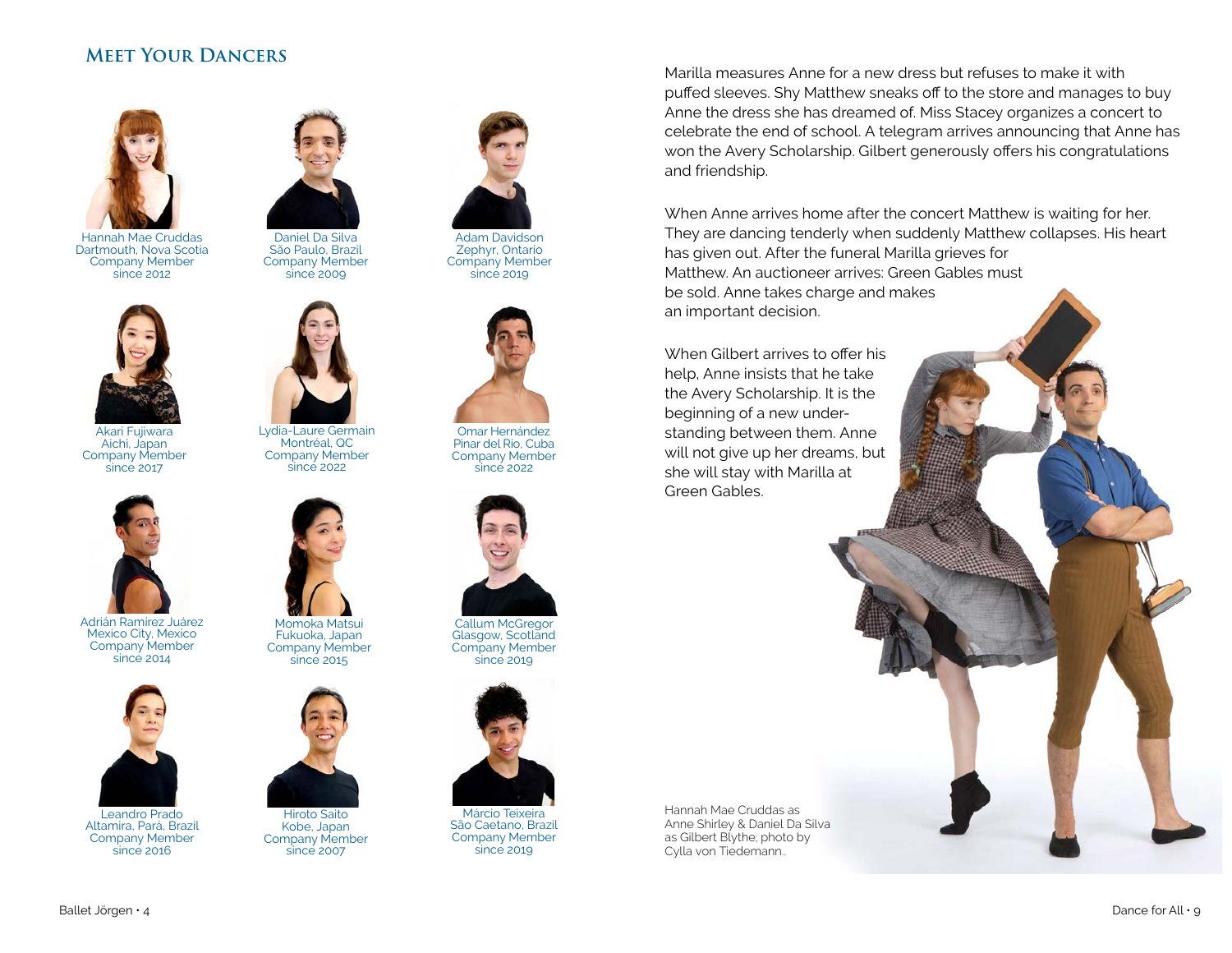

L to R: Heather Lumsden-Ruegg as Marilla Cuthbert, Hannah Mae Cruddas as Anne Shirley & Hiroto Saito as Mathew Cuthbert; Photo by Cylla von Tiedemann.

# Act 2

Summer is over and the children must return to school. Their new teacher Miss Stacey has modern ideas about education and leads them in a nature hunt; a new kindred spirit! Diana is invited to tea at Green Gables when the adults are away. Anne and Diana enjoy their tea party until Diana drinks glass after glass of wine instead of raspberry cordial. Diana's mother returns and blames Anne for Diana's drunkenness, forbidding them to see each other again.

Summer turns to fall and winter. A lonely Anne studies hard to beat Gilbert and win the Avery Scholarship. One evening Diana appears at the door desperate for help. Her little sister Minnie May is very sick. At the Barry farm Anne knows just what to do, and by the time the adults arrive with the doctor Minnie May has been saved. Mrs. Barry revisits her opinion of Anne and the friends are reunited.



 Havana, Cuba Company Member since 2022



Company Member since 2021

Sakura KawamuraJapan RBC Apprentice



Valentina Polanco Colombia Mentorship Student

Estelle Tang Hong Kong Mentorship Student



Taisiia Zamula RussiaMentorship Student



**Scan to LEARN MORE about your** DANCERS!



Principal Character Artist